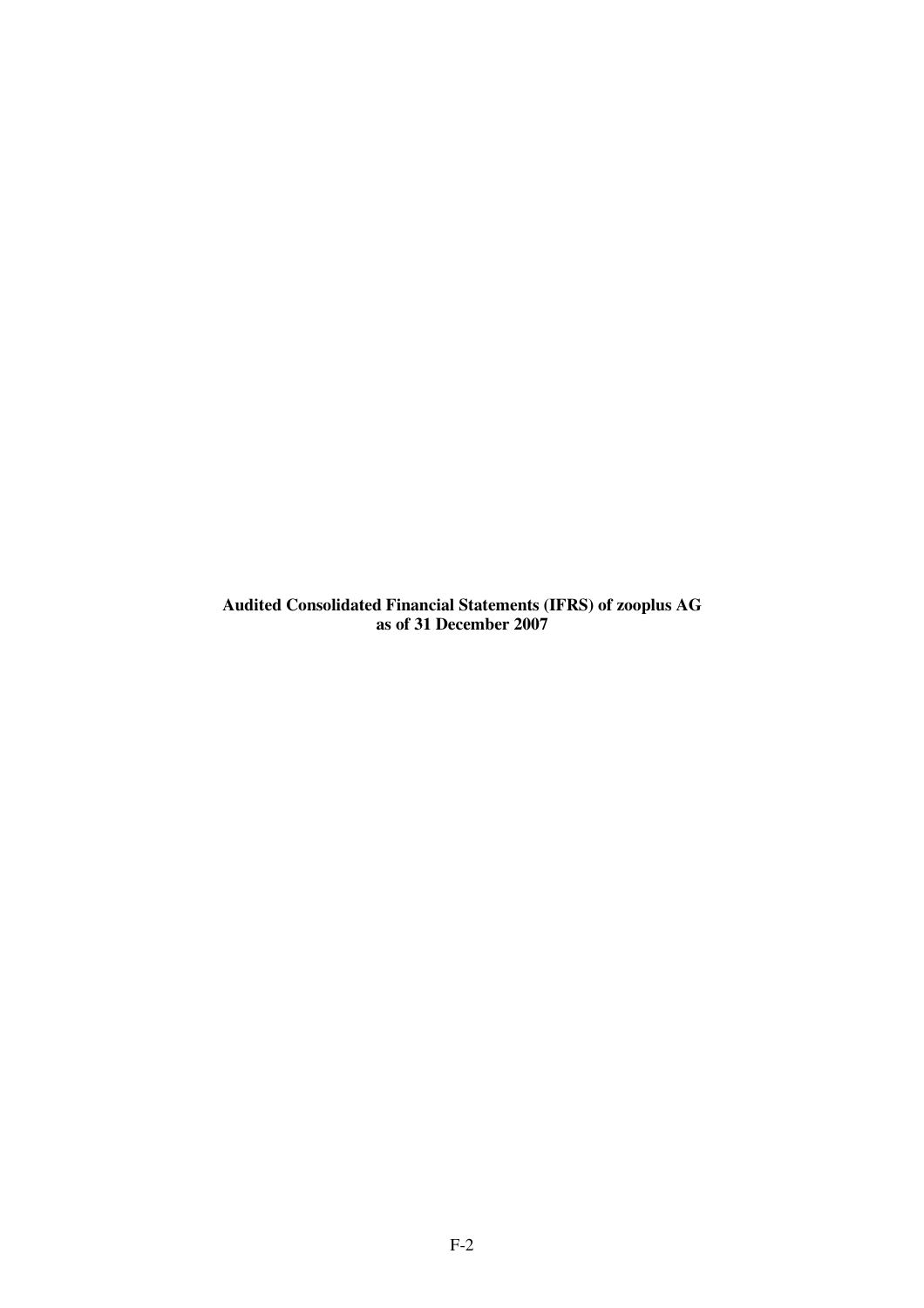## **zooplus AG, Unterföhring Balance sheet**

|               |                                          | Sub-<br>section | 2007           | 2006             |
|---------------|------------------------------------------|-----------------|----------------|------------------|
|               |                                          | Nr.             | <b>EUR</b>     | <b>EUR</b>       |
| <b>ASSETS</b> |                                          |                 |                |                  |
| А.            | <b>LONG-TERM ASSETS</b>                  |                 |                |                  |
| I.            | <b>Fixed assets</b>                      | 7.              | 495,724.38     | 394,940.59       |
| Ш.            | Intangible assets                        | 8.              | 440,530.54     | 56,333.75        |
| III.          | <b>Financial assets</b>                  | 9.              | 22,483.50      | 22,483.50        |
| IV.           | Deferred tax assets                      | 10.             | 48,870.22      | 107,437.96       |
|               | Total long-term assets                   |                 | 1,007,608.64   | 581,195.80       |
| В.            | <b>SHORT-TERM ASSETS</b>                 |                 |                |                  |
| L.            | Inventory                                | 11.             | 3,347,914.84   | 2,569,177.14     |
| Ш.            | Advance payments                         | 12.             | 369,983.34     | 42,068.61        |
| III.          | Trade accounts receivable                | 13.             | 2,572,256.53   | 1,490,289.83     |
| IV.           | Sundry short-term assets                 | 14.             | 2,939,630.99   | 1,356,993.09     |
| V.            | Cash in hand and cash equivalents        | 15.             | 1,408,758.81   | 616,205.38       |
|               | Total short-term assets                  |                 | 10,638,544.51  | 6,074,734.05     |
|               |                                          |                 | 11,646,153.15  | 6,655,929.85     |
|               | <b>LIABILITIES</b>                       |                 |                |                  |
| А.            | <b>EQUITY</b>                            |                 |                |                  |
| I.            | Suscribed capital                        | 16.             | 2,386,150.00   | 460,000.00       |
| Ш.            | Capital reserves                         | 16.             | 20,458,480.93  | 20,388,942.56    |
| III.          | Sundry reserves                          | 16.             | $-9.32$        | 0.00             |
| IV.           | Annual profit and losses carried forward | 16.             | -18,838,800.92 | $-19,464,815.97$ |
|               | Total equity                             |                 | 4,005,820.69   | 1,384,126.59     |
| В.            | <b>LONG-TERM DEBT</b>                    |                 |                |                  |
|               | Deferred tax liabilities                 | 10.             | 384,939.37     | 190,162.56       |
| C.            | <b>SHORT-TERM DEBT</b>                   |                 |                |                  |
| I.            | Convertible debentures                   | 16.             | 0.00           | 13,800.00        |
| Ш.            | Trade accounts payable                   | 18.             | 3,134,639.42   | 3,278,677.82     |
| III.          | Financial debt                           | 19.             | 839,417.51     | 519,572.60       |
| V.            | Sundry short-term liabilities            | 20.             | 3,237,888.83   | 1,240,990.28     |
| VI.           | <b>Tax liabilities</b>                   |                 | 47.33          | 0.00             |
| VII.          | Provisions                               | 21.             | 43,400.00      | 28,600.00        |
|               | Total short-term debt                    |                 | 7,255,393.09   | 5,081,640.70     |
|               |                                          |                 | 11,646,153.15  | 6,655,929.85     |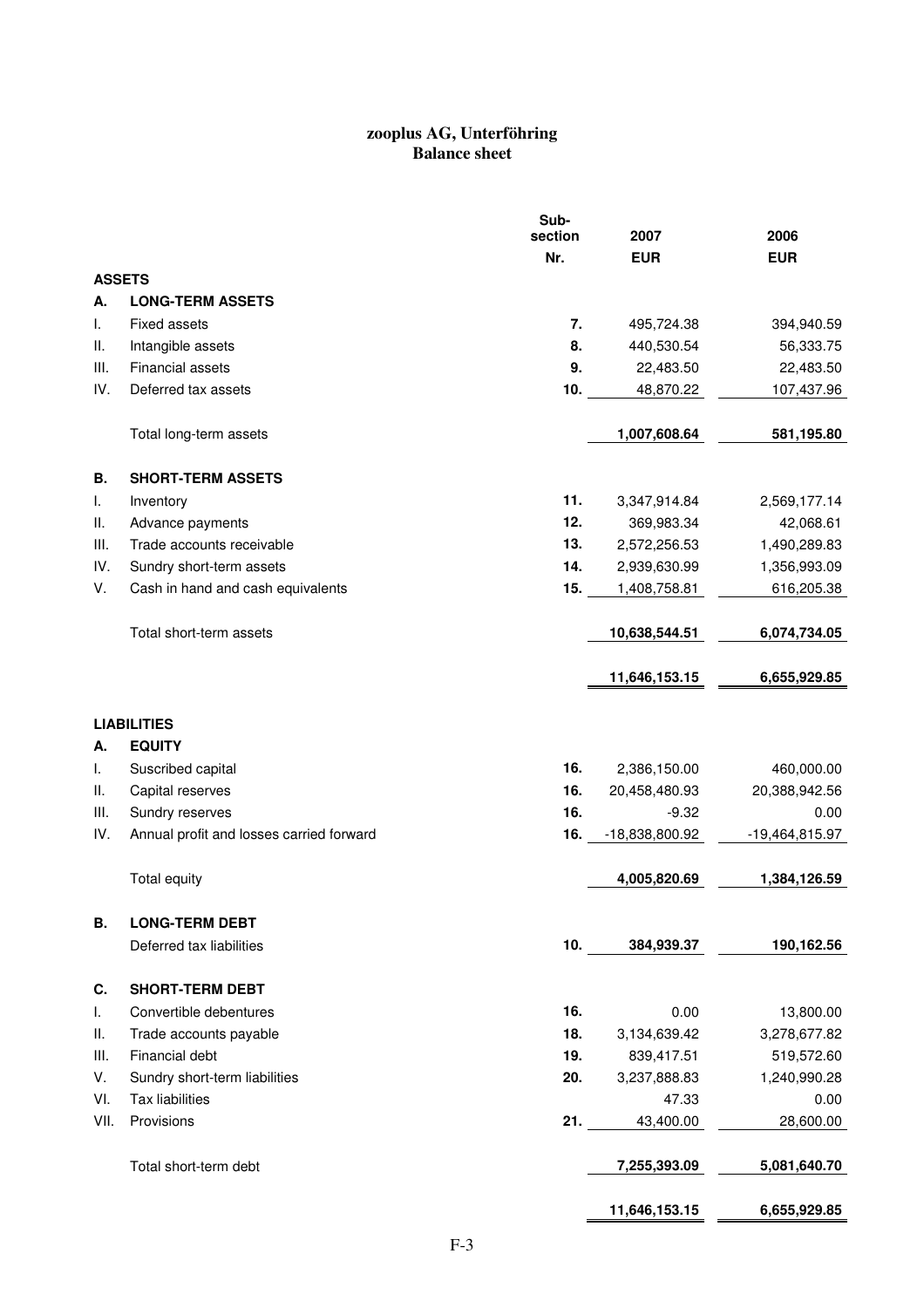## **Income statement**

|                                 |                                    |           | Sub-<br>section | 2007               | 2006               |
|---------------------------------|------------------------------------|-----------|-----------------|--------------------|--------------------|
|                                 |                                    |           | Nr.             | <b>EUR</b>         | <b>EUR</b>         |
| Sales                           |                                    |           | 22.             | 52,546,465.67      | 34,213,656.68      |
| Sundry operating income         |                                    |           | 24.             | 2,816,687.96       | 1,905,347.01       |
|                                 |                                    |           |                 |                    |                    |
| <b>Total sales</b>              |                                    |           |                 | 55,363,153.63      | 36,119,003.69      |
|                                 |                                    |           |                 |                    |                    |
| Cost of materials               |                                    |           |                 | $-32,847,769.70$   | -21,693,682.22     |
| Personnel costs                 |                                    |           | 23.             | $-3,354,604.76$    | $-2,523,589.11$    |
|                                 | cash                               |           |                 | $(-3.292.612, 39)$ | $(-2.415.083, 51)$ |
|                                 | non-cash                           |           |                 | $(-61.992, 37)$    | $(-90.073, 60)$    |
| Depreciation                    |                                    |           | 7./8.           | $-311,335.45$      | $-186,957.06$      |
| Other expenses                  |                                    |           | 24.             | -17,940,790.23     | -11,513,666.80     |
|                                 | of which delivery costs            |           |                 | $(-12.454.355,22)$ | $(-7.926.096, 47)$ |
|                                 | of which marketing costs           |           |                 | $(-3.032.871, 35)$ | $(-1.441.682,92)$  |
|                                 | of which payment costs             |           |                 | $(-465.493,20)$    | $(-304.107,56)$    |
| <b>Operating income</b>         |                                    |           |                 | 908,653.48         | 201,108.50         |
| Financial income                |                                    |           | 24.             | 24,475.16          | 766.52             |
| Financial expenses              |                                    |           | 24.             | $-53,719.40$       | $-54,952.83$       |
|                                 |                                    |           |                 |                    |                    |
| Pre-tax profit                  |                                    |           |                 | 879,409.24         | 146,922.19         |
| Tax on income                   |                                    |           | 10.             | $-253,394.19$      | $-90,762.38$       |
| <b>Consolidated profit/loss</b> |                                    |           |                 | 626,015.05         | 56,159.81          |
|                                 | Consolidated profit/loss per share |           |                 |                    |                    |
| undiluted                       |                                    | EUR/share | 25.             | 0.38               | 0.12               |
| diluted                         |                                    | EUR/share | 25.             | 0.00               | 0.12               |
|                                 |                                    |           |                 |                    |                    |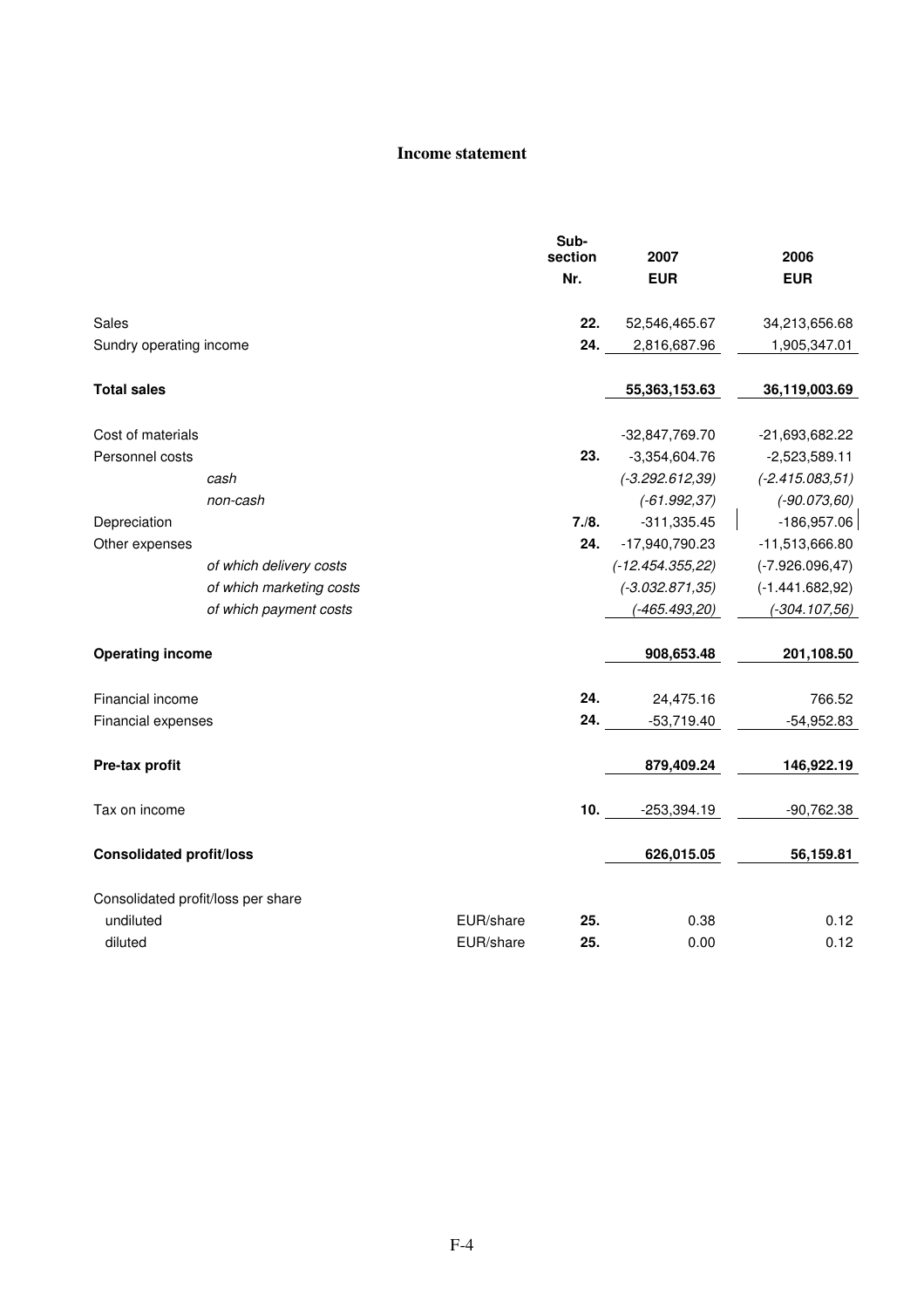## **Changes in equity**

|                                                               | <b>Subscribed</b><br>capital<br><b>EUR</b> | Capital<br>reserves<br><b>EUR</b> | Sundry<br>reserves<br><b>EUR</b> | <b>Accumulated</b><br>profit or loss<br><b>EUR</b> | Total<br><b>EUR</b> |
|---------------------------------------------------------------|--------------------------------------------|-----------------------------------|----------------------------------|----------------------------------------------------|---------------------|
| Status at 1 January 2006                                      | 460,000.00                                 | 20,298,868.96                     | 0.00                             | -19,520,975.78                                     | 1,237,893.18        |
|                                                               |                                            |                                   |                                  |                                                    |                     |
| Capital increase                                              | 0.00                                       | 0.00                              | 0.00                             | 0.00                                               | 0.00                |
| Additions from share options                                  | 0.00                                       | 90,073.60                         | 0.00                             | 0.00                                               | 90,073.60           |
| Profit/loss 2006                                              | 0.00                                       | 0.00                              | 0.00                             | 56,159.81                                          | 56,159.81           |
| Status at 31 December 2006<br>/ 1 Jan. 2007                   | 460,000.00                                 | 20,388,942.56                     | 0.00                             | -19,464,815.97                                     | 1,384,126.59        |
| Additions from convertible                                    |                                            |                                   |                                  |                                                    |                     |
| debentures<br>Capital increases from cash                     | 13,800.00                                  | 0.00                              | 0.00                             | 0.00                                               | 13,800.00           |
| contributions                                                 | 1,895,200.00                               | 0.00                              | 0.00                             | 0.00                                               | 1,895,200.00        |
| Additions from share options                                  | 17,150.00                                  | 69,538.37                         | 0.00                             | 0.00                                               | 86,688.37           |
| Currency equalisation items                                   | 0.00                                       | 0.00                              | $-9.32$                          | 0.00                                               | $-9.32$             |
| Profit/loss 2007                                              | 0.00                                       | 0.00                              | 0.00                             | 626,015.05                                         | 626,015.05          |
| Status at 20 December 2007<br>$(\text{sub condition no } 16)$ | 2,386,150.00                               | 20,458,480.93                     | $-9.32$                          | -18,838,800.92                                     | 4,005,820.69        |

(sub-section no. 16)